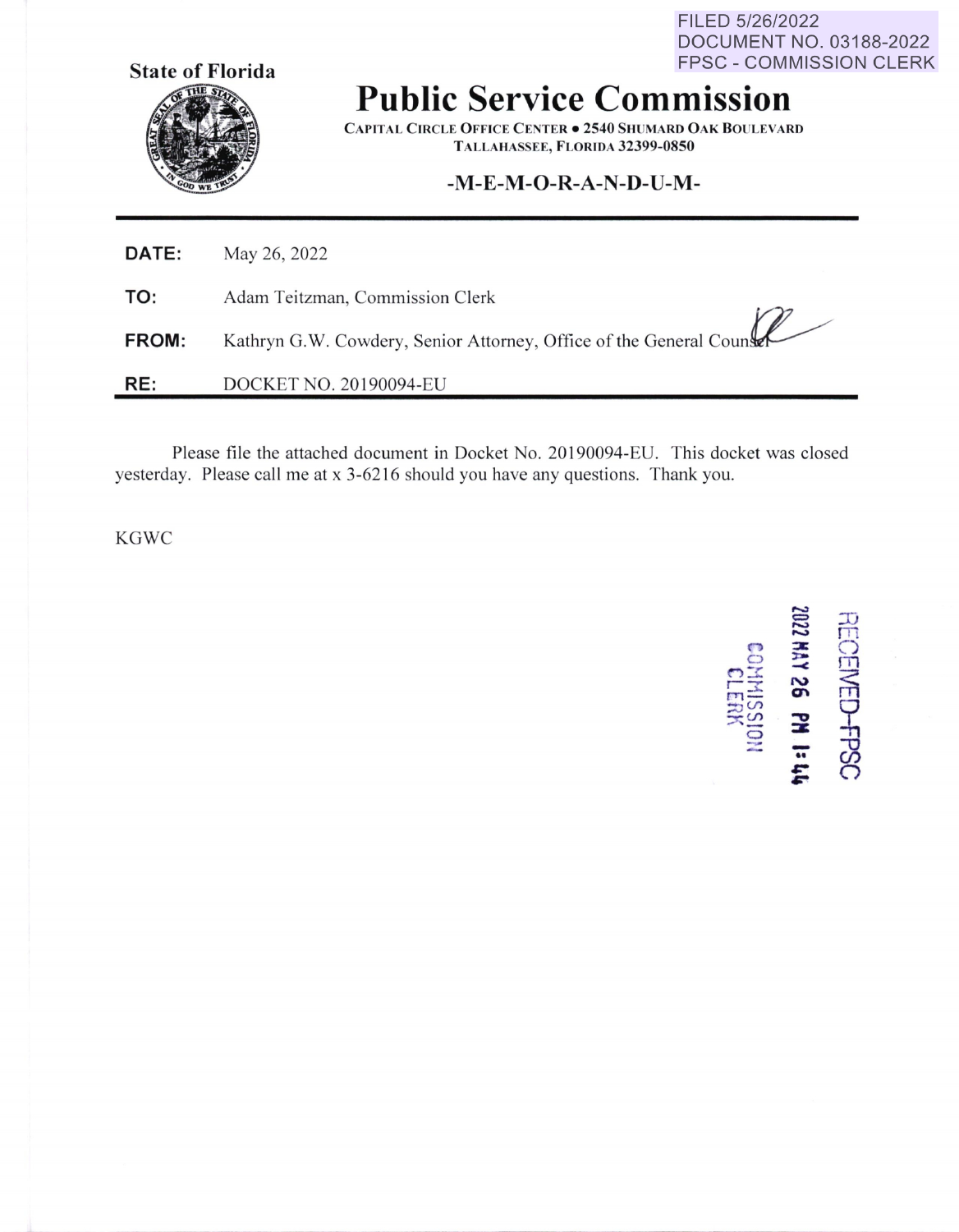## **Kathryn Cowdery**

| From:    | Kathryn Cowdery               |
|----------|-------------------------------|
| Sent:    | Monday, June 15, 2020 1:27 PM |
| To:      | 'Richard Johnson'             |
| Subject: | RE: Calypso                   |

Dear Mr. Johnson:

You are correct that your filing of new or amended condominium documents for Calypso Tower III does not per se change Order No. PSC-2019-0357-PAA-EU issued in PSC Docket No. 20190094-EU. As we discussed, the variance or waiver that was granted from Rule 25-6.049(5) & (6), F.A.C., remains subject to the four conditions as set forth in the order, including: "should Calypso ever fail to comply with these conditions or file the required report, the rule waiver will cease to be effective and Calypso will be responsible for all costs associated with the conversion to individual metering."

You have not provided us with a copy of these condominium documents and have not told us what the changes are. If you have any concerns that the content of the amended condominium documents may affect the ability of Calypso Tower Ill to comply with the conditions of the order, please let me know.

Sincerely,

Kathryn Cowdery Senior Attorney Florida Public Service Commission

**From:** Richard Johnson [mailto:richard@richardjohnsonlawfirm.com] **Sent:** Monday, June 15, 2020 12:57 PM **To:** Kathryn Cowdery **Subject:** calypso

Katheryn

We spoke and I understand from our conversation that new condominium document filing will not affect the order that is in place. Can you confirm reply.

Thanks

Rich

## **Richard S. Johnson P.A.**

107 North Partin Drive Niceville, Florida 32578 (850) 279-6868 [telephone) (850) 678-8336 [facsimile] http://www.emeraldcoastattorney.com http://www.alluretitle.com

Allure Title Company \*Specializing in Closing Services\*